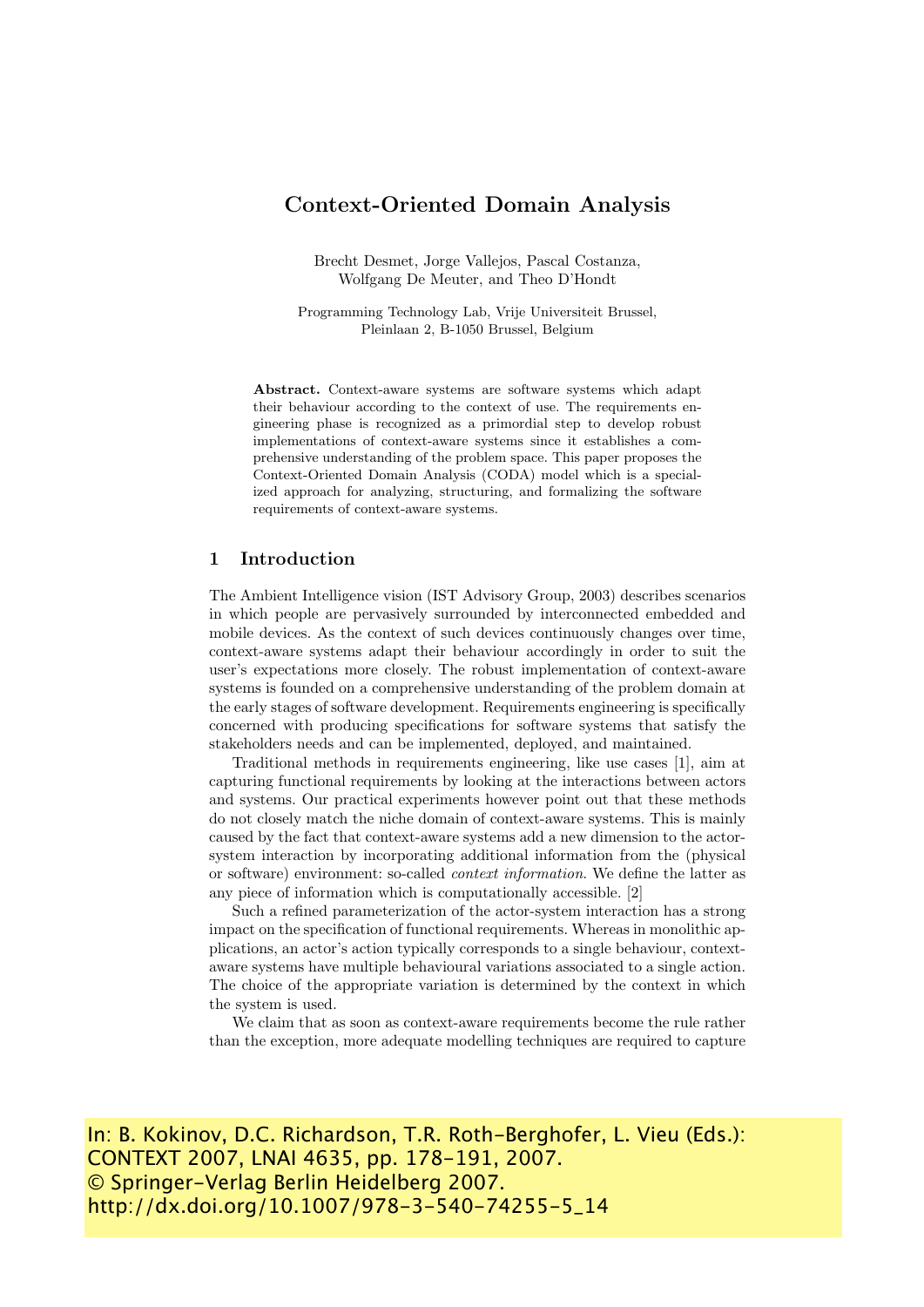the contextual influence on software systems. The contribution of this paper consists of a new modelling approach, called Context-Oriented Domain Analysis (CODA), which is a systematic approach for gathering requirements of contextaware systems. CODA is intended to be relatively simple and concise to lower the accessibility barrier for various kinds of stakeholders while being expressive enough to evolve towards the solution space. In contrast to general-purpose methods for requirements analysis, like use cases, goal models [3], or problem frames [4], CODA is solely specialized for context-aware (functional and nonfunctional) requirements.

This paper is organised as follows. Section 2 presents a context-aware scenario which is used throughout this paper. Next, in Section 3, we explain the CODA approach thoroughly by means of this context-aware scenario. We validate our approach in Section 4 by showing how the various concepts of CODA can be mapped to decision tables. Finally, Section 6 identifies some future work and gives the conclusion.

## 2 Motivating example: context-aware cell phone

We introduce an intelligent cell phone as an illustration of a context-aware system. In the following subsections, we briefly discuss the requirements of this context-aware cell phone in an informal manner. We take up again these requirements in Section 3 to illustrate our proposed CODA approach.

### 2.1 Basic behaviour

We first present the default context-unaware behaviour of the cell phone which we call the *basic behaviour*. This behaviour consists of the following functionalities:

– Incoming communication (R1)

- play ring sound whenever somebody calls or sends a message  $(R1.1)$ ;
- provide the means to answer phone calls and read messages  $(R1.2)$ ; – Outgoing communication (R2)
	- provide means to make phone calls and send messages  $(R2.1)$ ;
	- use default mobile connection for outgoing communication (R2.2);
- Shared by incoming and outgoing communication (R3)
	- maintain a contact list and journal (R3.1).

### 2.2 Behavioural variations

We now increase the user experience of this cell phone by making it contextaware. In the following requirements description, we introduce some behaviour which deviates from the basic behaviour, depending on the context in which the cell phone is used. First, we present a group of behavioural variations which affect the Incoming Communication (R1).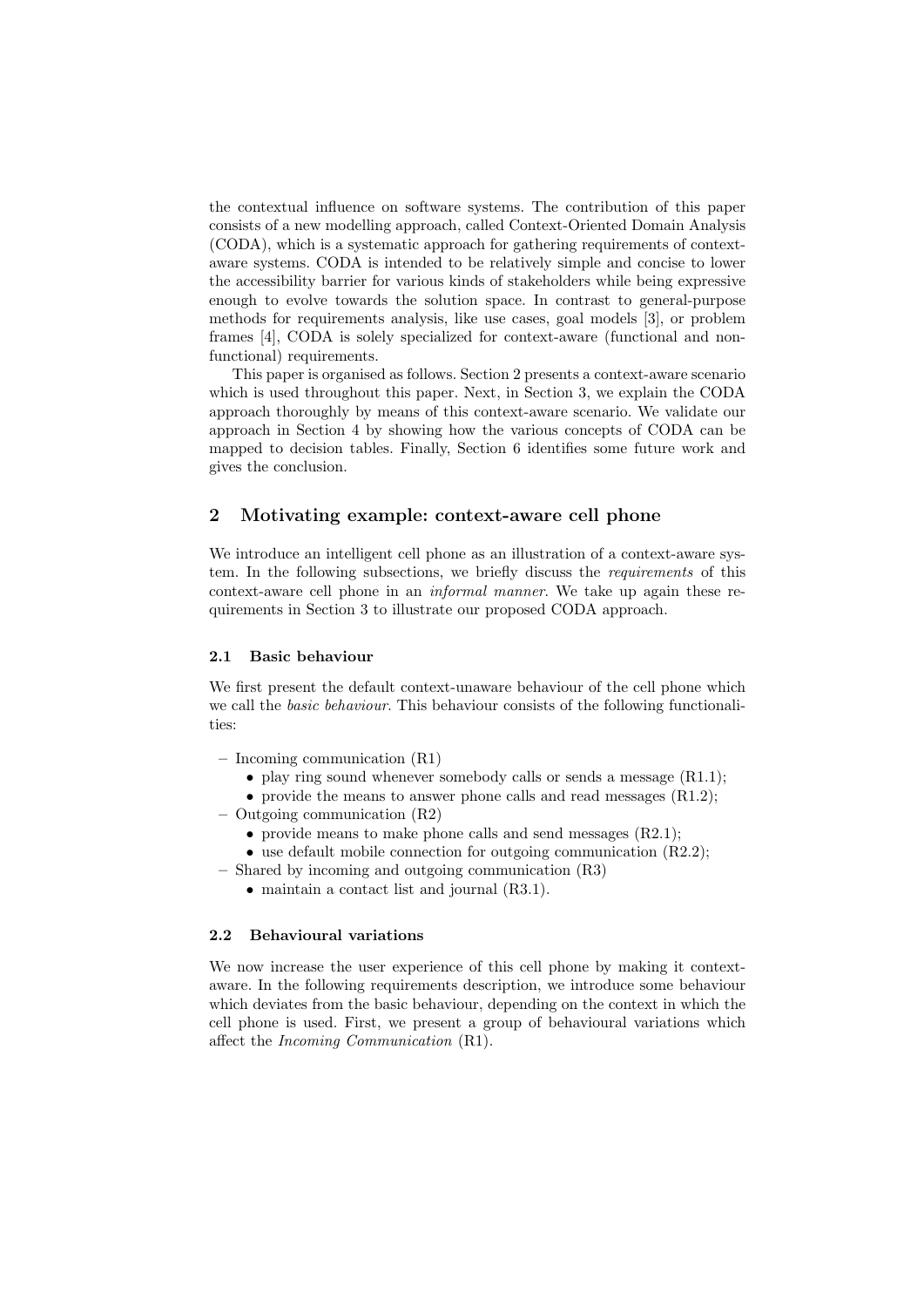- If the battery level is low, ignore all phone calls except for contacts classified as VIP (R1.3).
- If the time is between 11pm and 8am, activate the answering machine for incoming phone calls and the auto-reply service for messages. Add voice and text messages to the journal. (R1.4) The outcome of this behaviour is one of the following cases:
	- Everything turned out ok (R1.4.1).
	- A predefined list of callers can circumvent the answering machine by pressing the  $\#$  button e.g. for emergency reasons (R1.4.2).
	- If the answering machine is unavailable because there is no memory left for voice messages, the cell phone gives an auditive signal (R1.4.3).
- If the user is in a meeting, redirect all calls and messages to the secretary (R1.5).

Next, there is a series of behavioural variations which affect the *Outgoing* Communication:

- The user can switch on a service which counts the amount of outgoing communication. This information is interesting e.g. for estimating costs. The concrete behaviour depends on the type of outgoing communication. (R2.3)
	- In case of phone call, measure the duration of the calls  $(R2.3.1)$ .
	- In case of messages, count the number of sent data packages (R2.3.2).
- If there is a WiFi connection available, it is tried to make phone calls or send messages via VoIP since this is cheaper for the user (R2.4).
- If there is a GPRS connection available, it is tried to send messages using TCP/IP also since this is cheaper (R2.5).

In general, switches between behaviour are only possible between incoming or outgoing phone calls or messages (R4).

## 3 Principles of CODA

Context-Oriented Domain Analysis (CODA) is an approach for modelling contextaware software requirements in a structured, well-defined, and unambiguous way. The CODA model enforces software engineers to think of context-aware systems as pieces of basic context-unaware behaviour which can be refined. The driving force of the refinement is the context in which the system is used. We therefore prefer the term context-dependent adaptation which is defined as follows: A unit of behaviour which adapts a subpart of a software system only if an associated context condition is satisfied. The principle of distinguishing basic behaviour and context-dependent adaptations lays at the heart of our CODA approach.

In this paper, we apply our CODA approach to the requirements description of a context-aware cell phone (cfr. Section 2), yielding the CODA diagram of Figure 1. In the following, we discuss the vocabularium of CODA by means of this concrete example.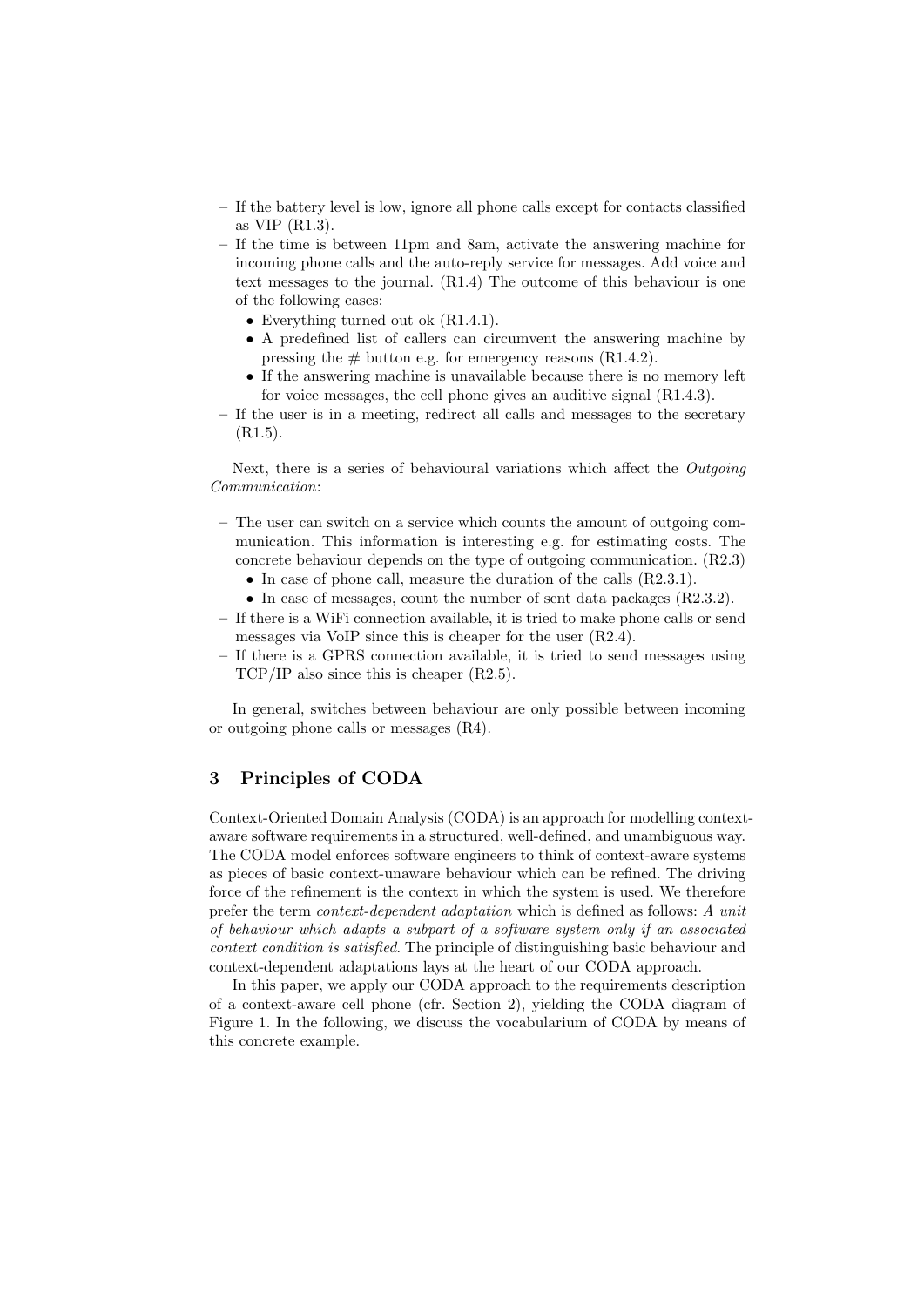

Fig. 1. CODA diagram of the context-aware cell phone.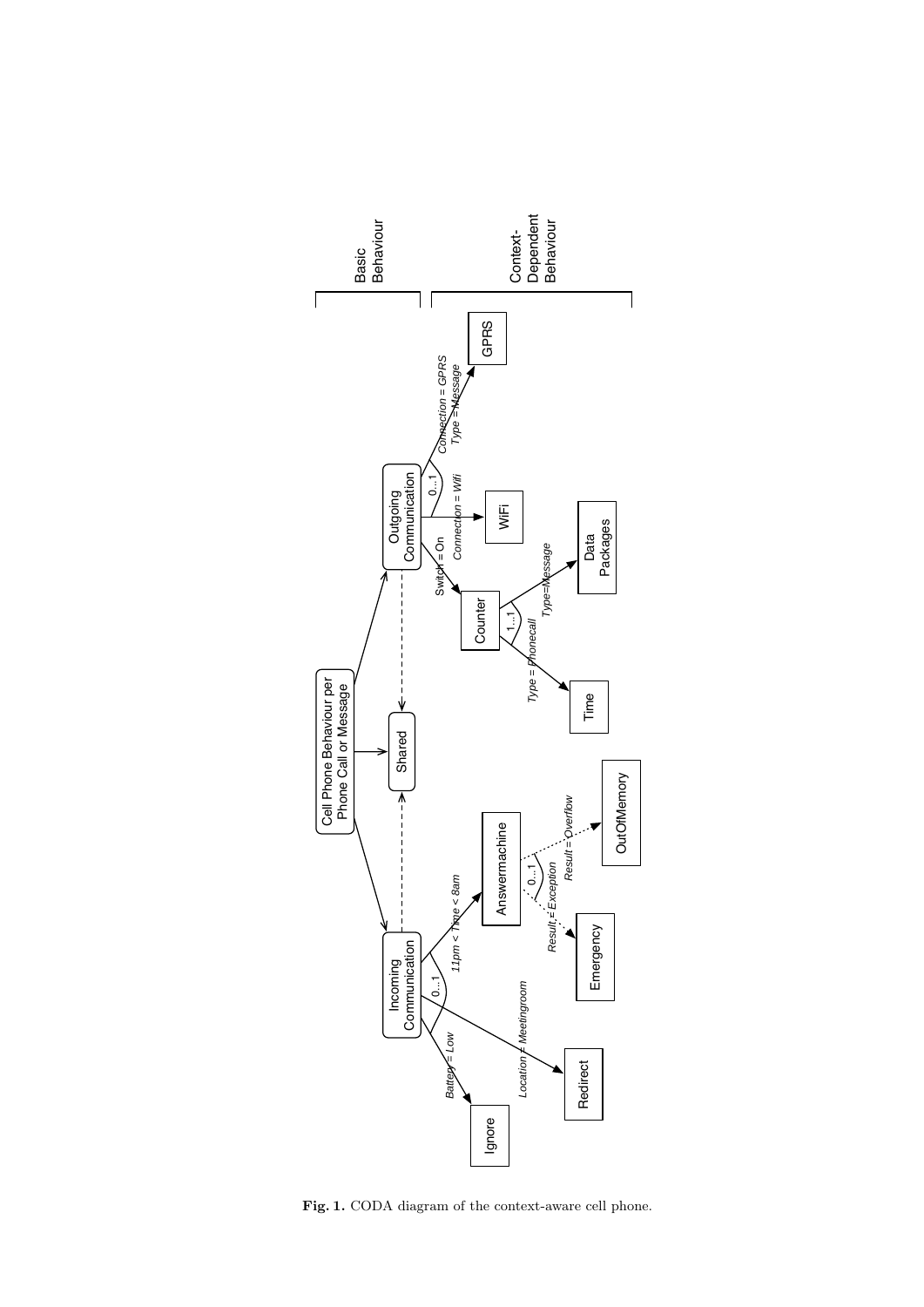#### 3.1 Vocabularium

The root node of the CODA diagram refers to all possible combinations of context-aware behaviour on a per phone call or message basis. The topmost levels always contain the basic context-unaware behaviour, represented by means of rounded boxes. In the cell phone example, we divided the basic behaviour into three parts: *Incoming Communication* (R1), *Outgoing Communication* (R2), and *Shared* (R3). All these subparts are connected to the root via the "consists of" relationship ( ). *Incoming Communication* and *Outgoing Communication* are connected to *Shared* via the "uses" relationship  $($ - $\rightarrow)$ . Since these are the leaf nodes of the hierarchical decomposition of the basic behaviour, we also call them variation points which are subject to further refinement. The level of granularity to which the basic behaviour should be hierarchically decomposed is an important design choice for the modeller. The rule of thumb is to decompose until the leaf nodes are small and meaningful enough to serve as variation points.

Context-dependent adaptations are represented by means of rectangular boxes which are attached to relevant variation points (see Figure 2). For example, the variation point *Incoming Communication* of Figure 1 has three refinements: *Ignore* (R1.3), *Redirect* (R1.5), and *Answermachine* (R1.4). Each such contextdependent adaptation consists of two parts: a context condition which specifies the applicability of the adaptation (displayed on parent link) and a label which summarizes the adaptive behaviour (displayed within rectangular box). It is not allowed to add basic behaviour nodes below context-dependent adaptations, since this would break the principle of putting the basic behaviour at the topmost levels of the CODA diagram.



Fig. 2. Variation point refined by context-dependent adaptation.

Relationships The tree structure can be recursively expanded with additional context-dependent adaptations. To this end, CODA defines three kinds of relationships: inclusions, conditional dependencies, and choice points. The former two operate only among context-dependent adapations. The latter can be used among variation points and context-dependent adaptations.

– Inclusion The inclusion relationship (see Figure 3) means that only if adaptation *A* is applicable, the applicability of adaptation *B* should be verified. Possibly, adaptations *A* and *B* are simultaneously active. For example, if the counter switch is on (i.e. *Switch* = *On*), either *Time* (see R2.3.1) or *Data Packages* adaptation (see R2.3.2) should be included.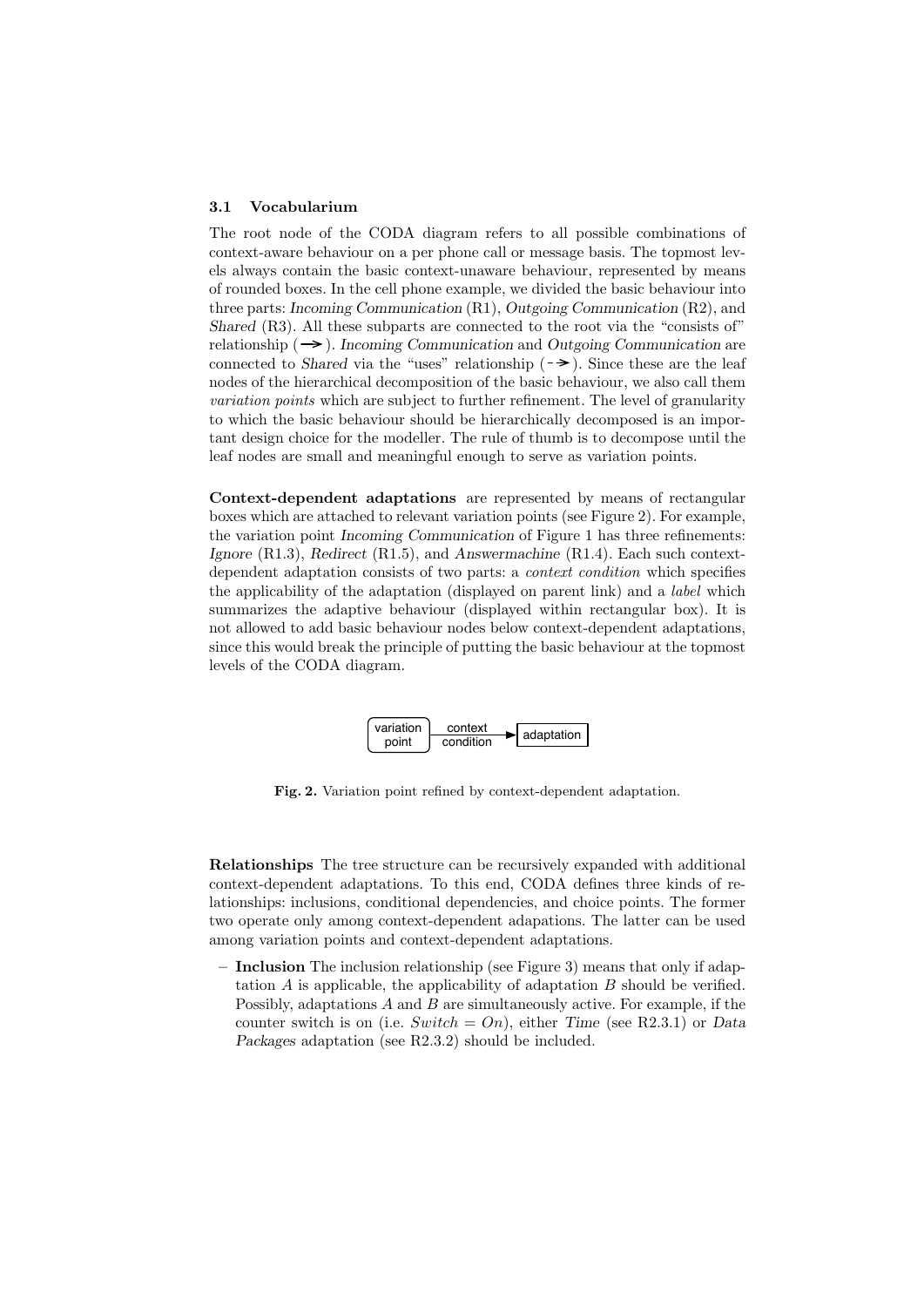– Conditional dependency The conditional dependency relationship (see Figure 4) has a temporal character: If the return value of adaptation *A* equals *r*, then *B* should be executed subsequently. For example, if the special button  $#$  is pressed (i.e. *Result* = *Exception*) while using the answering machine, callers can circumvent the answering machine (see R1.4.2). Or, if the memory of the answering machine is full (i.e.  $Result = Overflow$ ), some signal starts ringing  $(R1.4.3)$ .



Fig. 3. Inclusion.

Fig. 4. Conditional dependency.

– Choice point Variation points and context-dependent adaptations can have multiple context-dependent adaptations associated to them. For example, *Incoming Communication* is refined by *Ignore*, *Redirect*, and *Answermachine*. Although the three adaptations can be simultaneously applicable (i.e. *Battery* = *Low* while *Location* = *Meetingroom* while  $11pm *Time*$ 8*am*), the adaptations are semantically conflicting (i.e. one cannot ignore and redirect phone calls simultaneously). Since it is the responsibility of a context-aware system to choose a non-conflicting set of adaptations out of a set of available candidates, we use the term choice point to mark such places in our CODA diagram. They are graphically denoted with  $\triangle$ .

Choice points have a multiplicity associated to them. This is a pair consisting of the minimal and maximal number of adaptations to be activated. For example, the variation point *Incoming Communication* has multiplicity "0...1" which means that at most one context-dependent adaptation can be activated, i.e. either *Ignore*, *Redirect*, or *Answermachine*.

#### 3.2 Resolution strategies

In case of semantic interactions at choice points, a context-aware system should be able to make autonomous decisions based on some user-defined policy. For example, in Figure 1, if *Battery* = *Low* and *Location* = *Meetingroom*, both *Ignore* and *Redirect* adaptations are applicable. However, the multiplicity of the choice point indicates that at most one adaptation can be activated. For these situations, we incorporate the ability to associate *resolution strategies* [5] with choice points. These strategies unambiguously describe which context-dependent adaptations should be activated or deactivated in case of semantic interactions.

CODA incorporates by default four resolution strategies: priority, frequency, timestamps, and case-by-case which are discussed in the remainder of this section. From our experience, these strategies seem to appear frequently for a wide range of scenarios. However, they are not universal. We therefore allow modellers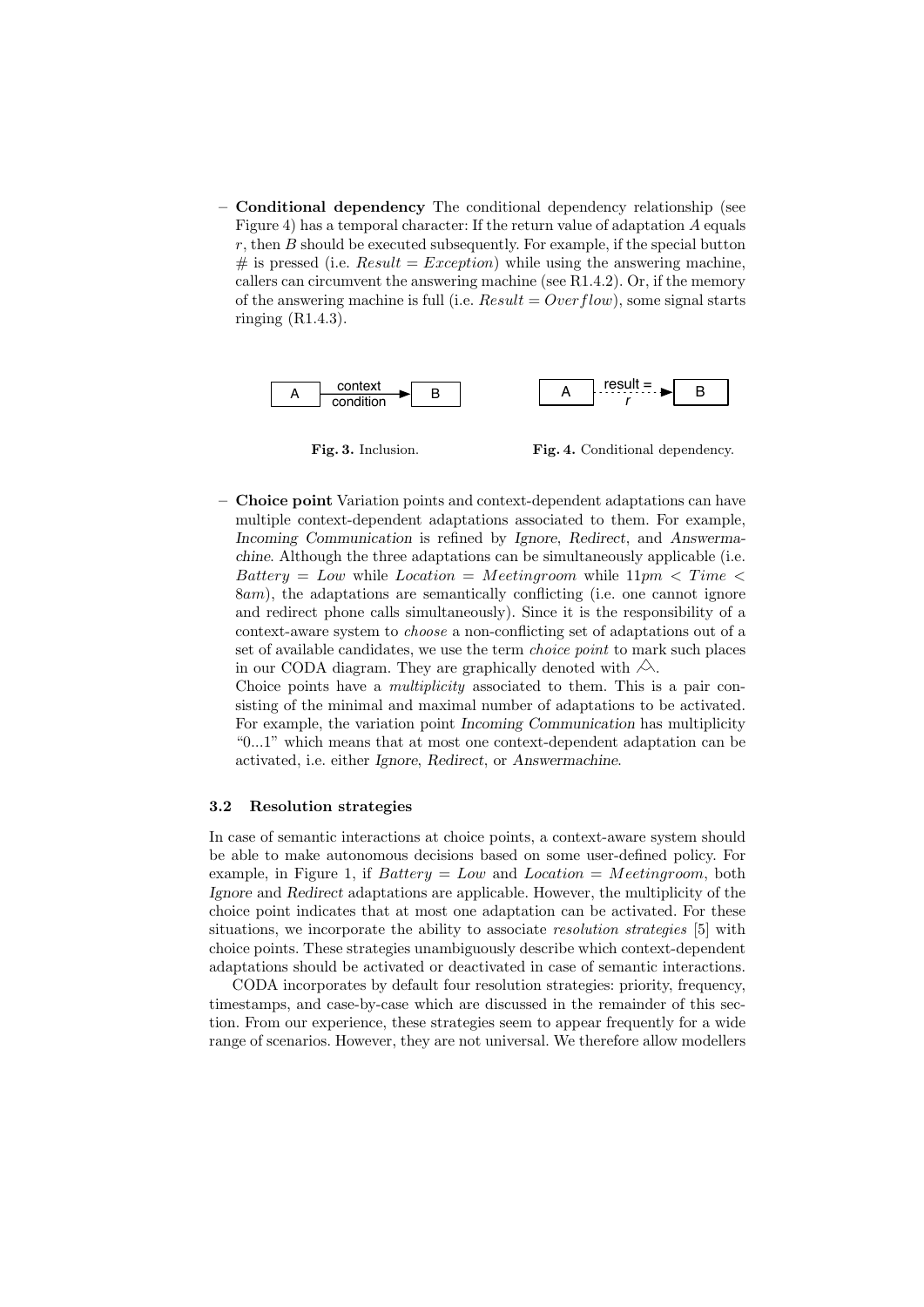to combine or refine existing strategies and define new strategies whenever necessary. Graphically, resolution strategies are represented by means of UML-style stereotypes [6] which are attached to choice points.

Case-by-case The most straightforward option is to enumerate all possible interactions and their resolutions using relationships like exclusion, inclusion, etc. Case-by-case is considered as the default strategy and does not require the mentioning of a stereotype. The details of this resolution strategy are discussed thoroughly in Section 3.3.

Priority A commonly used strategy is to associate priorities with the alternatives. Priorities are good because they are the easiest way to understand by most stakeholders. For example, Figure 5 associates a priority with each contextdependent adaptation. These priorities are graphically represented by means of circles. If multiple adaptations are applicable, the one with the highest priority will be elected. Unfortunately, priorities are not an all-round solution because of limited expressiveness.



Fig. 5. Priority resolution strategy.

Frequency The frequency strategy is an adaptive method which selects contextdependent adaptations based on their frequency of use in the past.

Timestamps One can associate time stamps to context values to keep track of the order in which the context evolves. A possible timestamp strategy is to give preference to the most recent context information.

## 3.3 Vocabularium of case-by-case resolution strategy

If the user preference does not match an overall resolution strategy (like frequency, priorities, or timestamps), one can use the case-by-case strategy which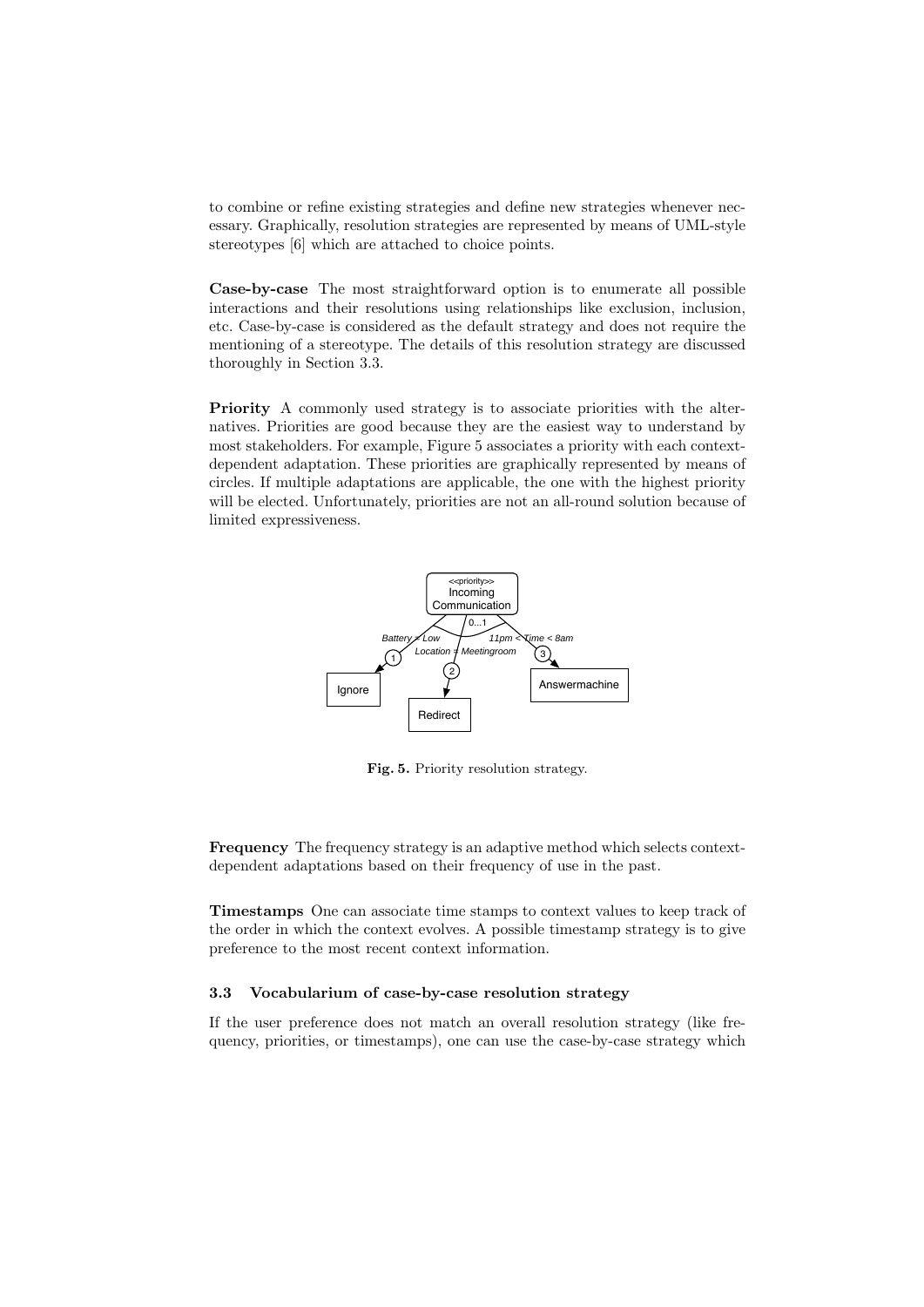is more like a general-purpose approach. The idea of this strategy is to add crossreference relationships among interacting context-dependent adaptations to the CODA diagram. For example, Figure 6 is an extension of the CODA diagram of Figure 1 which exhibits an example of the case-by-case resolution strategy. The new relationships are put in bold for clarification. In the remainder of this section, we discuss the semantics of these relationships.



Fig. 6. CODA diagram of context-aware cell phone extended with an example of caseby-case resolution strategy.

Independence All adaptations that do not have a specific relationship specified are defined as being independent. This means that they do not semantically interfere with other adaptations. For example, as derived from Figure 6, it is possible that *Switch* = *On* while *Connection* = *WiFi*, so both *Counter* and *WiFi* adaptations are active, operating independently.

Exclusion and Inclusion An adaptation can exclude or include another one. This is respectively presented in Figure 7 and 8 with a dashed (in case of exclusion) and full (in case of inclusion) arrow between interacting context-dependent adaptations. Their semantics are as follows:

- Exclusion If both adaptations *W* and *Z* are applicable, *W* is activated and *Z* is deactivated.
- Inclusion If adaptation *W* is applicable (either because the context condition *a* is true or because *W* is included by another adaptation), adaptation *Z* should also be active at the same time regardless of the thruth value of context condition *b*. The distinguishing feature between the inclusion defined in Section 3.1 and the inclusion defined here is that the latter operates cross-referencing.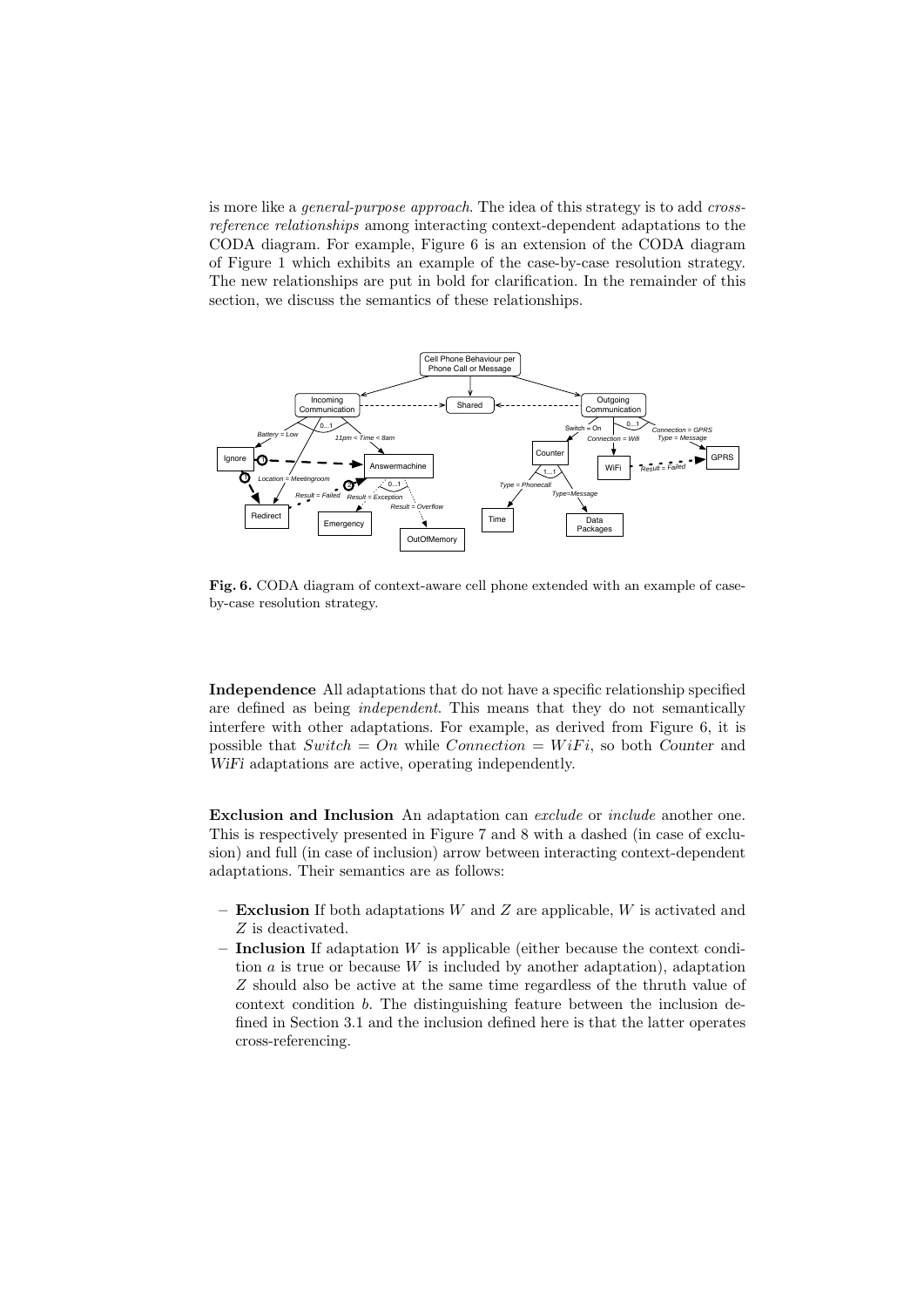

Fig. 7. Exclusion.

Fig. 8. Inclusion.

The CODA diagram of Figure 6 contains an illustration of an exclusion: Ignoring a phone call or message excludes both the redirection and answering machine adaptation. This is represented by means of a dashed arrow from *Ignore* to *Redirect* and *Answermachine*.

Conditional dependency Section 3.1 introduces the conditional dependency as part of the basic vocabularium of CODA. We now show that this relationship is also useful as part of the case-by-case resolution strategy. Consider for example the situation in which the user wants to send a message (i.e.  $Type = Message$ ) while both WiFi and GPRS connection are available (i.e.  $Connection = WiFi$ ) and *Connection* = *GPRS*). A possible policy in this case is to first try to send the message via WiFi because this is the cheapest way. If this fails, the GPRS connection can be tried instead. If this fails as well, the basic behaviour *Outgoing Communication* is used to send the message via the default mobile connection. This user policy is concretized in Figure 6 by means of a cross-referencing dotted arrow from *WiFi* to *GPRS*.

The same policy is applied to the *Redirect* and *Answermachine* adaptations: If the redirection of the phone call fails (e.g. secretary is not available), the caller gets in touch with the answering machine. Priorities are added to the various relationships that are used among the *Ignore*, *Redirect*, and *Answermachine* adaptations to avoid ambiguities. For example, if *Battery* = *Low*, *Location* = *Meetingroom*, and  $11pm < Time < 8am$  simultaneously, only the exclusions between *Ignore*-*Redirect* and *Ignore*-*Answermachine* are applicable.

# 4 Validation

#### 4.1 Design rationale

The vocabularium of CODA is intentionally kept concise since we want it to be accessible for various kinds of stakeholders including end users, domain experts, application developers, etc. Special attention has been paid to the expressiveness of the CODA model: It tries to be as human-friendly as possible by avoiding "enumeration like" descriptions and working with high-level abstractions instead. In this way, CODA offers a high-level view on the runtime contextual variability of a software system without burdening the stakeholders with lowlevel technical details.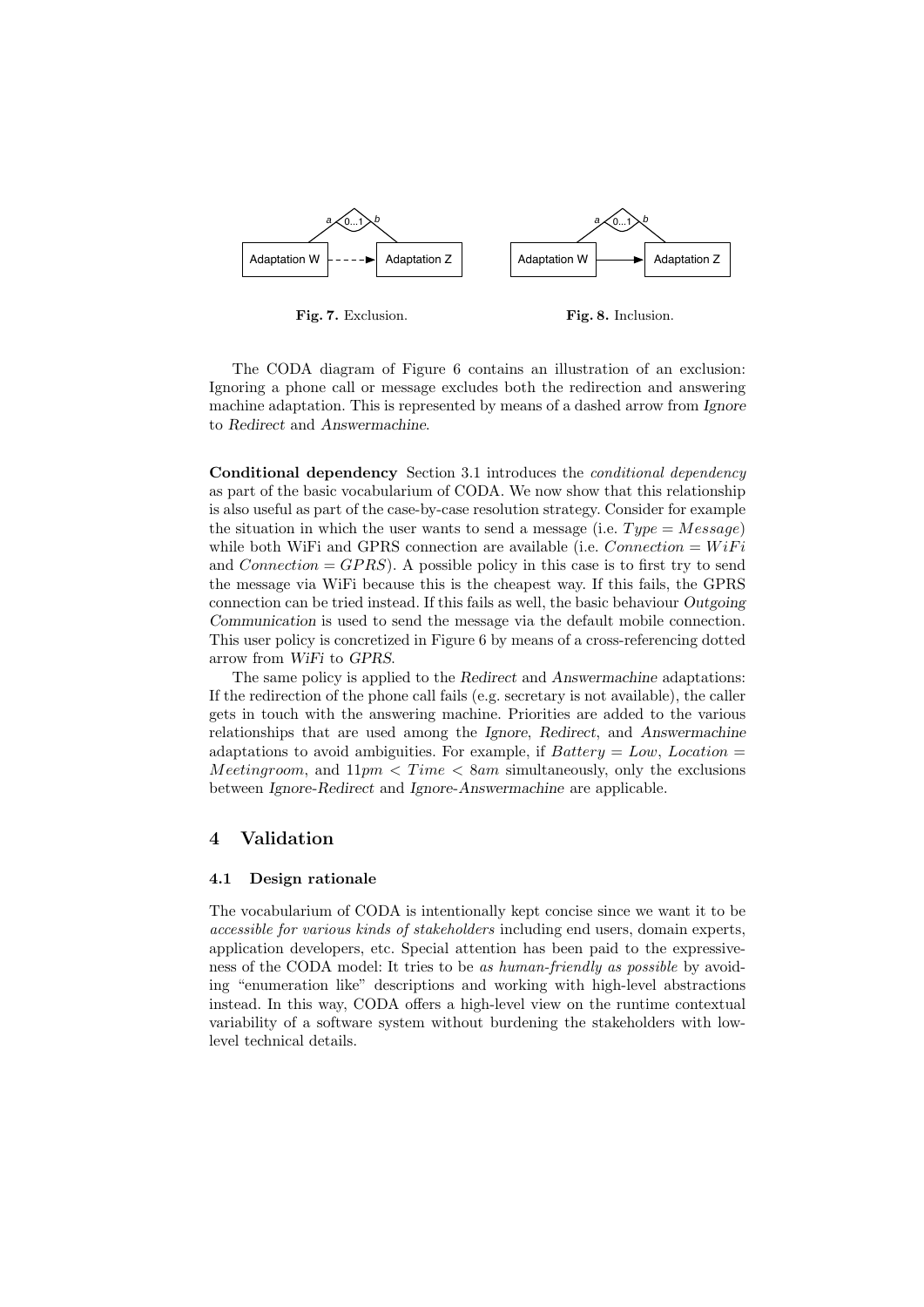CODA can be used by requirement analysts as an instrument for communication with clients to grasp the problem domain. It is furthermore an important document of reference for designers and implementors to better understand the technical challenges. Our CODA approach has already proven its usefulness for modelling a wide variety of context-aware scenarios going from intelligent vending machines, domotic systems, and shopping guidance systems to advanced user interfaces.

### 4.2 Mapping to decision tables

Although CODA might seem as being far removed from the solution space, since it has a well-defined syntax and semantics, it can be easily mapped to decision tables [7] which brings it very close to the computational level. For example, Tables 1 and 2 reflect the CODA diagram of Figure 6. Each decision table corresponds to a particular variation point of the CODA diagram. In our particular example, we distinguish *Incoming Communication* and *Outgoing Communication*.

The columns of the decision tables contain an enumeration of all possible context situations (at the top) and the associated actions (at the bottom). The actions represent the adaptations of CODA. Strictly speaking, we should always include an action called "basic behaviour," but we omit this for clarity reasons. Furthermore, Table 2 is incomplete because the case in which  $Switch = Off$  is not included - also for clarity reasons.

The mapping of CODA to decision tables is a *lossy transformation*. This is because the high-level concepts (e.g. multiplicities, resolution strategies, etc.) of CODA are translated to plain enumerations of yes/no-questions. Although such a mapping is important to evolve towards the solution space, the decision tables themselves are not useful for humans to understand the insights of the problem domain.

In the following, we validate our CODA approach by describing in high-level terms how it can be mapped to decision tables. The transformation algorithm has been implemented in Java using an XML representation of CODA. To this end, we developed an XML Schema Definition which provides concrete syntax for CODA. Furthermore, the mapping of CODA to decision tables creates a formal basis for the semantics of CODA.

- 1. Create a decision table per variation point in CODA which is the root of a disjunct subtree.
- 2. Place all context conditions of the CODA diagram in the conditions column of the decision table.
- 3. Generate all possible yes/no combinations of the context conditions. Redundancy should be avoided.<sup>1</sup>
- 4. The following rules apply for the generation of actions in the decision table: – All context-dependent adaptations which have a full arrow as parent link (i.e. either a refinement or inclusion) correspond to a *single action*.

<sup>&</sup>lt;sup>1</sup> For example, if  $\neg(11pm \ltimes Time \lt 8am)$ , it is not necessary to include all yes/no combinations of the return values OK, Exception, and Overflow.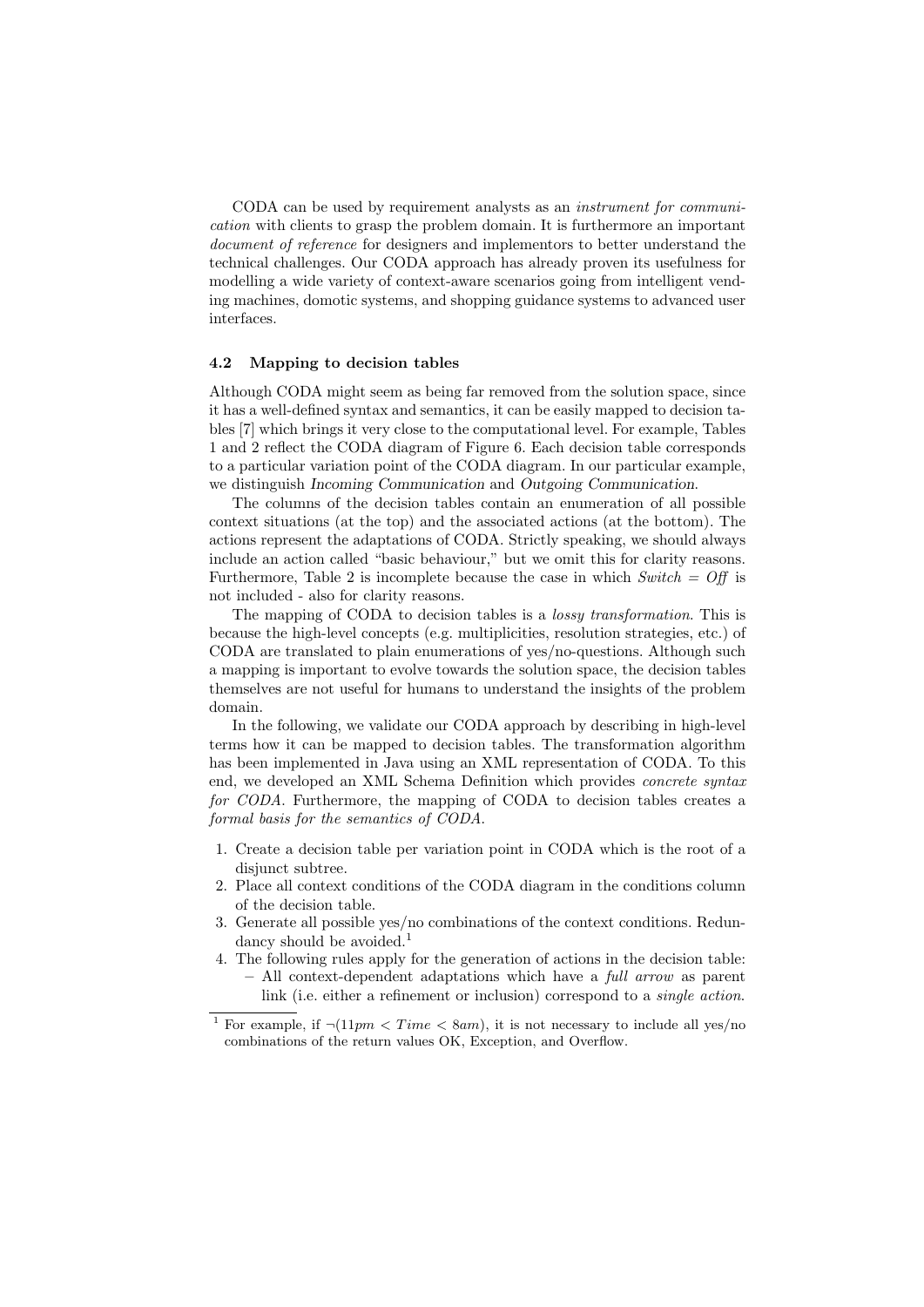- $-$  Context-dependent adaptations with a *dotted arrow* as parent link (i.e. conditional dependency) are translated to an action called "cond-dep from-adaptation  $\rightarrow$  to-adaptation".
- It is possible that a context-dependent adaptation has both a full and dotted arrow as parent link which implies the definition of two different actions.
- 5. For each possible context description in column *s<sup>i</sup>* of the decision table, perform the following steps.
	- $(a)$  Let *n* be the variation point of a particular decision table. Furthermore, let solution set  $S = \emptyset$ .
	- (b) At choice point *n*, determine the set *A* of applicable  $(b, p, a)$  triples based on the context description  $s_i$ . The variable  $b$  is the root node (i.e. variation point or context-dependent adaptation), *p* is the parent link type (i.e. full or dotted arrow) and *a* is the applicable context-dependent adaptation.
	- (c) Verify if *A* fulfills the multiplicity constraint. If not, the resolution strategy associated with choice point *n* should be applied to *A*.
	- (d) Add set *A* to the solution set *S*. Recursively call step (5b) for all  $n = a$ :  $(b, p, a) \in A$ .
	- (e) Per  $(b, p, a)$  triple of the solution set *S*, mark the corresponding actions. If  $p = dotted$ , the appropriate action "cond-dep  $b \rightarrow a$ " should be marked.

| Conditions                                       | S <sub>1</sub> |              |              |          |             |              |          |          |          | $ s_2 s_3 s_4 s_5 s_6 s_7 s_8 s_9 s_{10} s_{11} s_{12} s_{13}$ |          |          |          |
|--------------------------------------------------|----------------|--------------|--------------|----------|-------------|--------------|----------|----------|----------|----------------------------------------------------------------|----------|----------|----------|
| Battery is low                                   | N              |              |              |          | N           | N            |          |          | N        | N                                                              | N        |          |          |
| Location is meetingroom                          |                | N            |              | N        | N           | $\mathbf{N}$ | Y        | N        | Y        | Y                                                              | Y        | Y        | Y        |
| Time is at night                                 | N              | $\mathbb{N}$ | $\mathbf{N}$ | Y        | Y           | Y            | N        | Y        | Y        | Y                                                              | Y        | Y        |          |
| Answermachine returns OK                         |                |              |              | Y        | N           | N            |          |          |          | Y                                                              | N        | N        |          |
| Answermachine returns Exception                  |                |              |              | N        | Y           | N            |          |          |          | N                                                              | Y        | N        |          |
| Answermachine returns Overflow                   |                |              |              | N        | $\mathbf N$ | Y            |          |          |          | N                                                              | N        | Y        |          |
| Redirection succeeded $(Y)$ or failed $(N)$      |                |              |              |          |             |              |          |          | Y        | N                                                              | N        | N        |          |
| Actions                                          |                |              |              |          |             |              |          |          |          |                                                                |          |          |          |
| Ignore                                           |                | $\times$     |              |          |             |              | $\times$ | $\times$ |          |                                                                |          |          | $\times$ |
| Redirect                                         |                |              | $\times$     |          |             |              |          |          | $\times$ | $\times$                                                       | $\times$ | $\times$ |          |
| Answermachine                                    |                |              |              | $\times$ | $\times$    | $\times$     |          |          |          | $\times$                                                       | $\times$ | $\times$ |          |
| cond-dep Answermachine $\rightarrow$ Emergency   |                |              |              |          | $\times$    |              |          |          |          |                                                                | $\times$ |          |          |
| cond-dep Answermachine $\rightarrow$ OutOfMemory |                |              |              |          |             | $\times$     |          |          |          |                                                                |          | X        |          |
| cond-dep Redirect $\rightarrow$ Answermachine    |                |              |              |          |             |              |          |          |          | X                                                              | $\times$ | $\times$ |          |

Table 1. Decision table for incoming communication.

# 5 Related work

# 5.1 CODA versus FODA

The CODA approach is heavily inspired by the already existing Feature-Oriented Domain Analysis used in product-line development. The FODA modelling ap-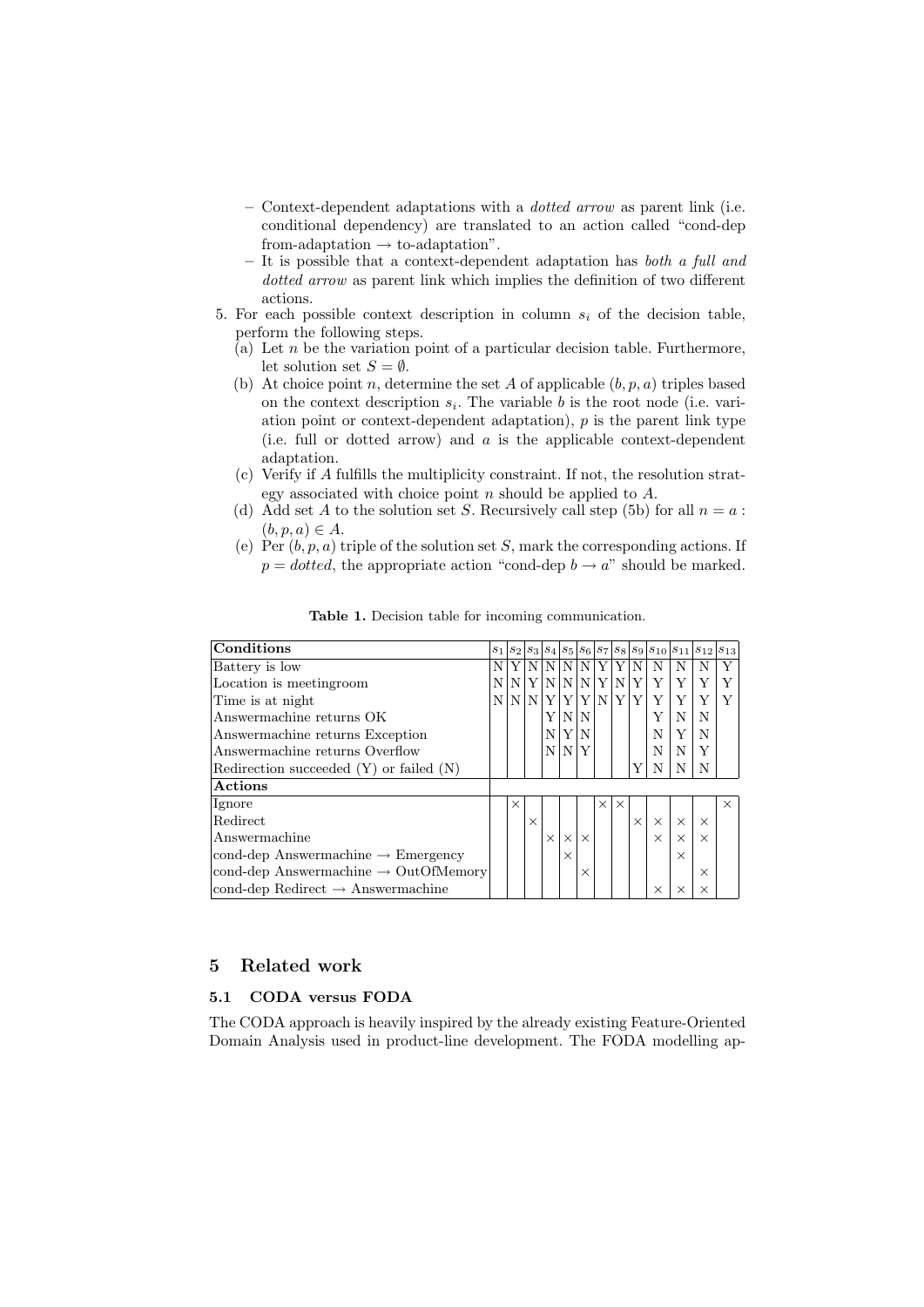|  |  |  |  |  |  | <b>Table 2.</b> Decision table for outgoing communication. |
|--|--|--|--|--|--|------------------------------------------------------------|
|--|--|--|--|--|--|------------------------------------------------------------|

| Conditions                             | $S_1$    |   |   |          |          | $S_2 S_3 S_4 S_5 S_6 S_7$ |   | $s_{8}$  | $S_{9}$  |  |
|----------------------------------------|----------|---|---|----------|----------|---------------------------|---|----------|----------|--|
| Switch is on                           |          |   |   |          |          |                           |   |          |          |  |
| Connection is WiFi                     |          |   |   |          |          |                           |   |          |          |  |
| Connection is GPRS                     | N        |   |   | N        | Y        |                           |   |          |          |  |
| Type phone call $(Y)$ or message $(N)$ |          |   |   |          |          | N                         |   |          |          |  |
| WiFi call/message fails                |          |   |   |          |          |                           |   |          |          |  |
| Actions                                |          |   |   |          |          |                           |   |          |          |  |
| Counter                                | $\times$ | X |   | $\times$ |          |                           | X |          | $\times$ |  |
| Time                                   | X        |   | X |          | $\times$ |                           | X |          |          |  |
| Data Packages                          |          |   |   | X        |          | $\times$                  |   | $\times$ |          |  |
| WiFi                                   |          |   | × | ×        |          |                           | X | X        |          |  |
| <b>GPRS</b>                            |          |   |   |          |          | $\times$                  |   |          | $\times$ |  |
| cond-dep WiFi $\rightarrow$ GPRS       |          |   |   |          |          |                           |   |          | ×        |  |

proach is originally proposed by Kang et al. [8] to model a family of related software products in a very concise manner. Although the CODA diagram looks syntactically very close to FODA, the overall aim of CODA and the semantics of its building blocks differ significantly. Table 3 contains a detailed comparison between CODA and FODA based on the following characteristics:

Goal What is the intended purpose of the model?

Concept What does the model describe?

Commonalities and Variabilities Software variability in general can be characterized by means of common and variable elements. What is the concrete meaning of these elements?

Actor Who uses the model?

Mode Is the model a static or dynamic analysis?

### 5.2 State charts

Proposals like [9] and [10] already identified the importance of a sound formal basis to develop robust context-aware systems. Central to their approach is the use of state charts (or activity diagrams) to model the application domain. The conceptual difference between CODA and state charts is the way of thinking that is induced. Whereas in CODA one thinks in terms of (hierarchical decomposition of) basic behaviour and refinements of this behaviour at certain variation points, statecharts are about states (e.g. denote a particular way of behaving) and transitions between them.

Strictly speaking, all concepts of CODA can be imitated with state charts simply because state charts are turing complete. However, the concern of CODA is not what can be modelled, but how. In that regard, we observe that the vocabularium of state charts do not include concepts like multiplicities, resolution strategies at choice points, inclusions, and exclusions. In CODA, these concepts are crucial for establishing a high-level view on the problem space.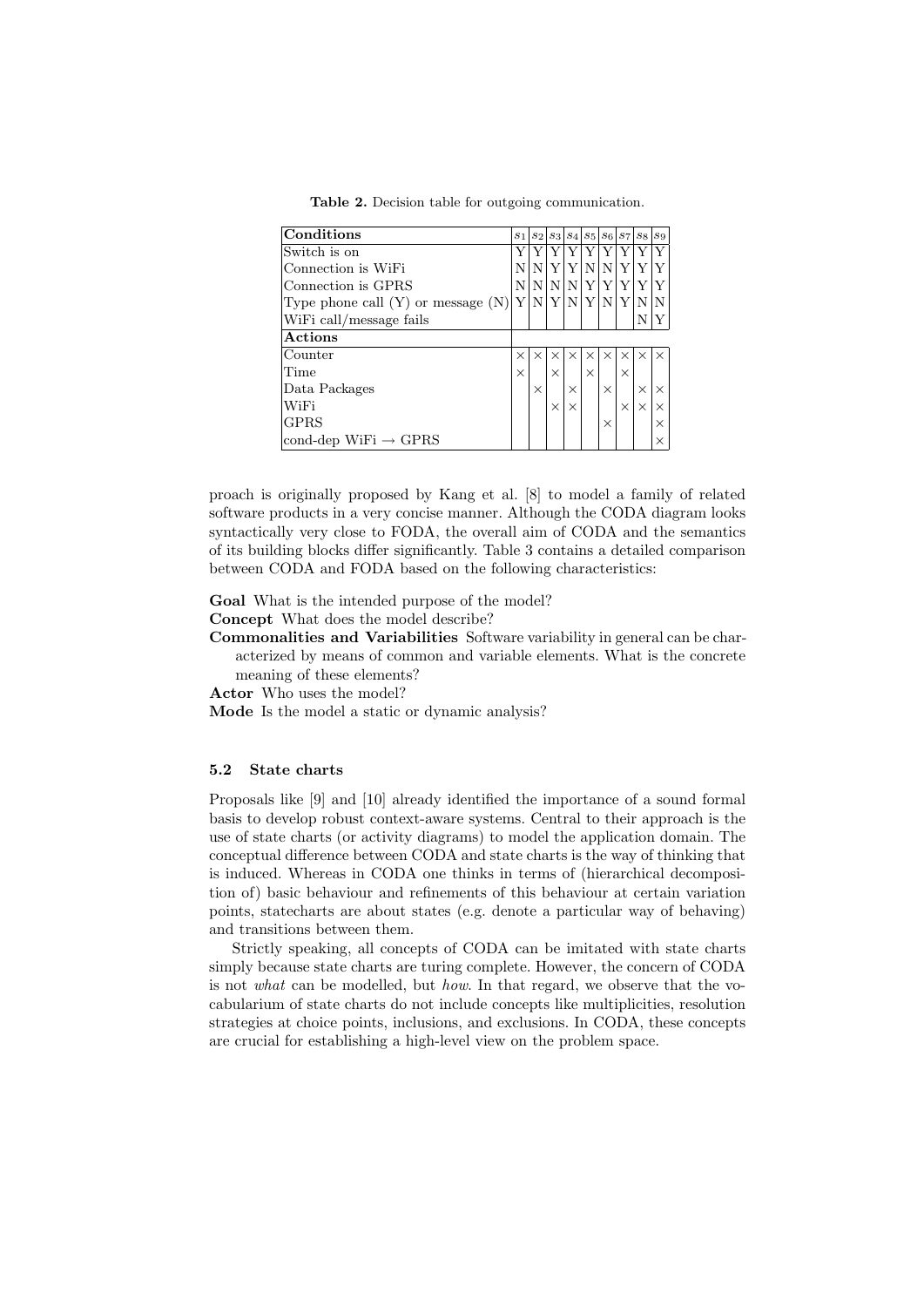Table 3. Comparison of CODA and FODA.

| Characteristic | FODA                                            | <b>CODA</b>                                                                           |
|----------------|-------------------------------------------------|---------------------------------------------------------------------------------------|
| Full name      | feature-oriented domain analysis                | context-oriented domain analysis                                                      |
| Goal           | product-line development                        | context-aware systems                                                                 |
| $Concept$      |                                                 | all possible product variations of a context-aware behavioural varia-                 |
|                | family of related products                      | tions within (a subpart of) a single                                                  |
|                |                                                 | system                                                                                |
|                | <b>Commonalities</b> behaviour shared by<br>all | family basic context-unaware behaviour                                                |
|                | members of product                              | which is always applicable, but                                                       |
|                |                                                 | might be refined                                                                      |
| Variabilities  |                                                 | <i>feature:</i> any prominent and distinc-  <i>context-dependent adaptation</i> : be- |
|                |                                                 | tive aspect or characteristic that is haviour refinement of some basic                |
|                | visible to various stakeholders                 | behaviour that is only applicable                                                     |
|                |                                                 | if a certain context condition is                                                     |
|                |                                                 | satisfied                                                                             |
| ${\rm Actor}$  |                                                 | software designer decides on a fea- the software system itself makes                  |
|                | ture composition                                | autonomous decisions about the                                                        |
|                |                                                 | composition of basic behaviour                                                        |
|                |                                                 | and context-dependent adaptations                                                     |
|                |                                                 | based on context conditions, multi-                                                   |
|                |                                                 | plicities and resolution strategies                                                   |
| Mode           | static<br><i>analysis:</i>                      | describes static <i>dynamic analysis</i> : contains context                           |
|                |                                                 | properties of features which enable conditions, conditional dependen-                 |
|                |                                                 | the generation of all product varia-cies and resolution strategies which              |
|                | tions at compile time.                          | enable automatic run-time com-                                                        |
|                |                                                 | putation of behavioural variations                                                    |
|                |                                                 | based on context information                                                          |

# 6 Conclusion and Future Work

Context-oriented domain analysis is an approach for identifying and modelling context-aware software requirements, which is a niche domain within the field of requirements analysis. It enforces modellers to think in terms of basic contextunaware behaviour which can be further refined by means of *context-dependent* adaptations at certain variation points. A context-dependent adaptation is a unit of behaviour that adapts a subpart of a software system only if a certain context condition is satisfied. By context, we mean every piece of information which is computationally accessible.

This work identifies a number of relationships that may exist among contextdependent adaptations. A context-dependent adaptation can include another adaptation which means that the applicability of the second adaptation is verified only if the first one is activated. Next, a context-dependent adaptation can conditionally depend on another adaptation. In this case, the applicability of the second adaptation depends on the result of the first adaptation, yielding a sequential execution. We finally introduce the notion of a choice point which is a variation point or context-dependent adaptation which has multiple adaptations